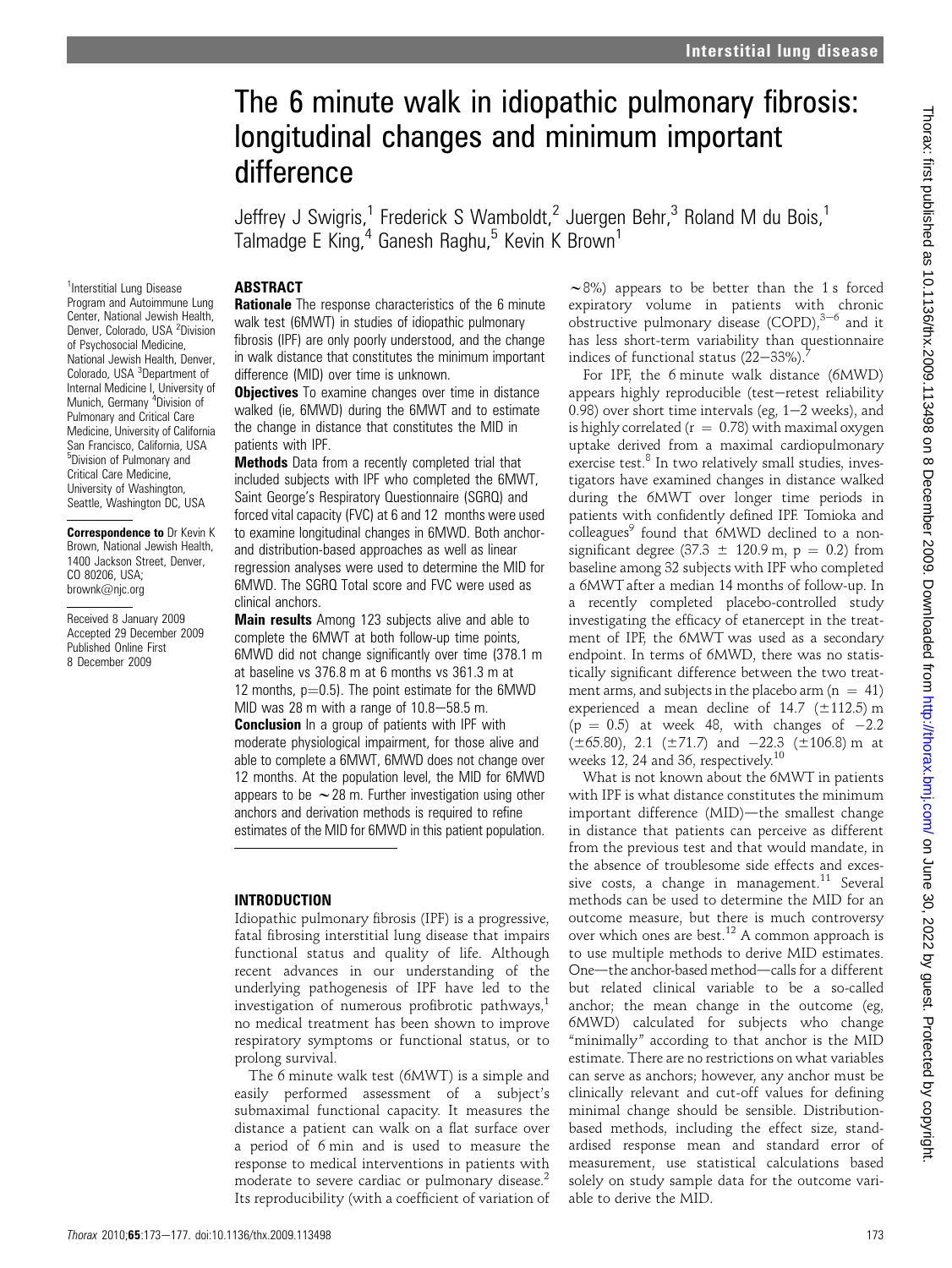The goals of this study were to determine the changes in 6MWD over time in a large, well-defined sample of subjects with IPF with moderate physiological impairment and to use multiple approaches to determine the MID for 6MWD in this population.

## **MFTHODS**

#### Patient population

Data from the international, prospective, double-blinded, randomised, placebo-controlled, parallel group study investigating the use of bosentan in the treatment of patients with IPF (BUILD-1) were analysed.<sup>13</sup> Its study design, inclusion and exclusion criteria, and primary results have been previously published.<sup>13</sup> Briefly, patients were enrolled in BUILD-1 if their IPF diagnosis met American Thoracic Society (ATS)/European Respiratory Society (ERS) consensus guidelines,<sup>14</sup> if they were diagnosed with IPF between 3 and 36 months prior to enrolment, and if a screening 6MWD was between 150 and 499 m. Patients were excluded if they had a forced vital capacity (FVC) of <50% or >90% predicted,<sup>15</sup> a diffusing capacity for carbon monoxide (DL<sub>CO</sub>) corrected for haemoglobin level <30% predicted,<sup>16</sup> a resting arterial oxygen pressure  $(PaO<sub>2</sub>) < 55$  mm Hg (sea level) or 50 mm Hg (>1400 m), echocardiographic evidence of severe pulmonary hypertension (systolic pulmonary pressure >50 mm Hg or tricuspid regurgitation velocity  $>3.2$  m/s) or severe congestive heart failure. The study was approved by the appropriate independent ethics committees or institutional review boards and conducted in accordance with the principles of the Declaration of Helsinki, local laws and guidelines for good clinical practice. All patients provided written, informed consent. Our study sample was comprised of subjects with baseline, 6 and 12 month 6MWD data.

## Study protocol

The 6MWD was measured without supplemental oxygen using a modified 6MWT protocol, conducted in accordance with ATS guidelines,<sup>2</sup> but terminated prematurely if  $SpO<sub>2</sub>$  fell below 80% (pulse oximeter; Nellcor N-595; Pleasanton, California, USA). Technicians conducting the 6MWT were blinded to all questionnaire data.

#### Assessment tools

The Saint George's Respiratory Questionnaire (SGRQ) is a selfadministered, obstructive lung disease-specific questionnaire with 50 items comprising three domains (Symptoms, Activity and Impact) and a Total score. Domain and Total scores range from 0 to 100, with higher scores corresponding to worse healthrelated quality of life.

#### Statistical analysis

Descriptive statistics were used for baseline, 6 month and 12 month data. Change over time in 6MWD was examined by

Figure 1 Mean 6 minute walk distance (6MWD) in metres at baseline, 6 months and 12 months for the subjects alive and able to complete the 6 minute walk test (6MWT) at all three time points. Dots indicate the mean 6MWD in metres. Whiskers depict 95% CIs. Mixed model  $p=0.5$  for difference between 6MWD at three time points.

#### Table 1 Baseline characteristics of the entire study sample

|                     | All subjects $(N = 154)$ |
|---------------------|--------------------------|
| Age                 | 65.1 (8.74)              |
| M:F                 | 73:27                    |
| Height (cm)         | 170.0 (8.4)              |
| Weight (kg)         | 84.7 (15.87)             |
| <b>FVC</b> (litres) | 2.6(0.71)                |
| FVC%                | 67.8 (11.84)             |
| DL <sub>CO</sub>    | 4.1 (1.18)               |
| DL <sub>CD</sub> %  | 41.8 (9.48)              |
| Baseline 6MWD       | 372.9 (82.63)            |
| $150 - 249$ m       | $(n=15)$ 200.9 (29.3)    |
| $250 - 349$ m       | $(n=37)$ 309.5 (28.7)    |
| $350 - 450$ m       | $(n=102)$ 421.7 (40.4)   |

Data are presented as mean (SD) or percentages for gender. DL<sub>co</sub>, diffusing capacity for carbon monoxide; F, female: FVC, forced vital capacity; M, male, 6MWD, 6 minute walk distance.

using longitudinal data analytic methods. We used SAS PROC MIXED (SAS Institute, Cary, North Carolina, USA) to model mean 6MWD at each study time point (baseline, 6 and 12 months) while handling the within-subject correlation of repeated measures of 6MWD. Thus, the model yielded least squared means estimates for 6MWD at each of the three time points, and the null hypothesis of equality among the three mean values for a given variable was tested. Even with mild deviations from normality and particularly for sample sizes  $>100$ —the data from this sample of 123 subjects were mildly skewed-PROC MIXED will yield robust estimates.

Next, we stratified subjects according to anchor score changes (SGRQ Total score and FVC) over the two time intervals-from baseline to  $6$  months as well as  $6-12$  months. The SGRQ Total was chosen as an anchor because it captures patients' perceptions about their own health status; thus it assesses certain effects of IPF on patient well-being. In a previous study, we determined the MID for the SGRQ Total to be 7 points, with a range of  $5-10$ points. Thus, for this analysis, we categorised subjects as "unchanged" if the difference in SGRQ Total was within 5 points (exclusive) of the value at the previous time point, as "changed minimally" if the difference in SGRQ Total was  $5-10$  points (exclusive) different from the previous time point, and as "changed more than minimally" if the difference was  $\geq 10$  points. For each time interval, the mean change in 6MWD was calculated for subjects stratified according to categorical changes (ie, unchanged, changed minimally or changed more than minimally) in SGRQ Total score. To show the ability of SGRQ Total to discriminate between subjects whose 6MWD changed over time, we used repeated measures analysis of variance (ANOVA) to compare linear contrasts in mean changes in 6MWD across categories of change in SGRQ Total score. We used this same

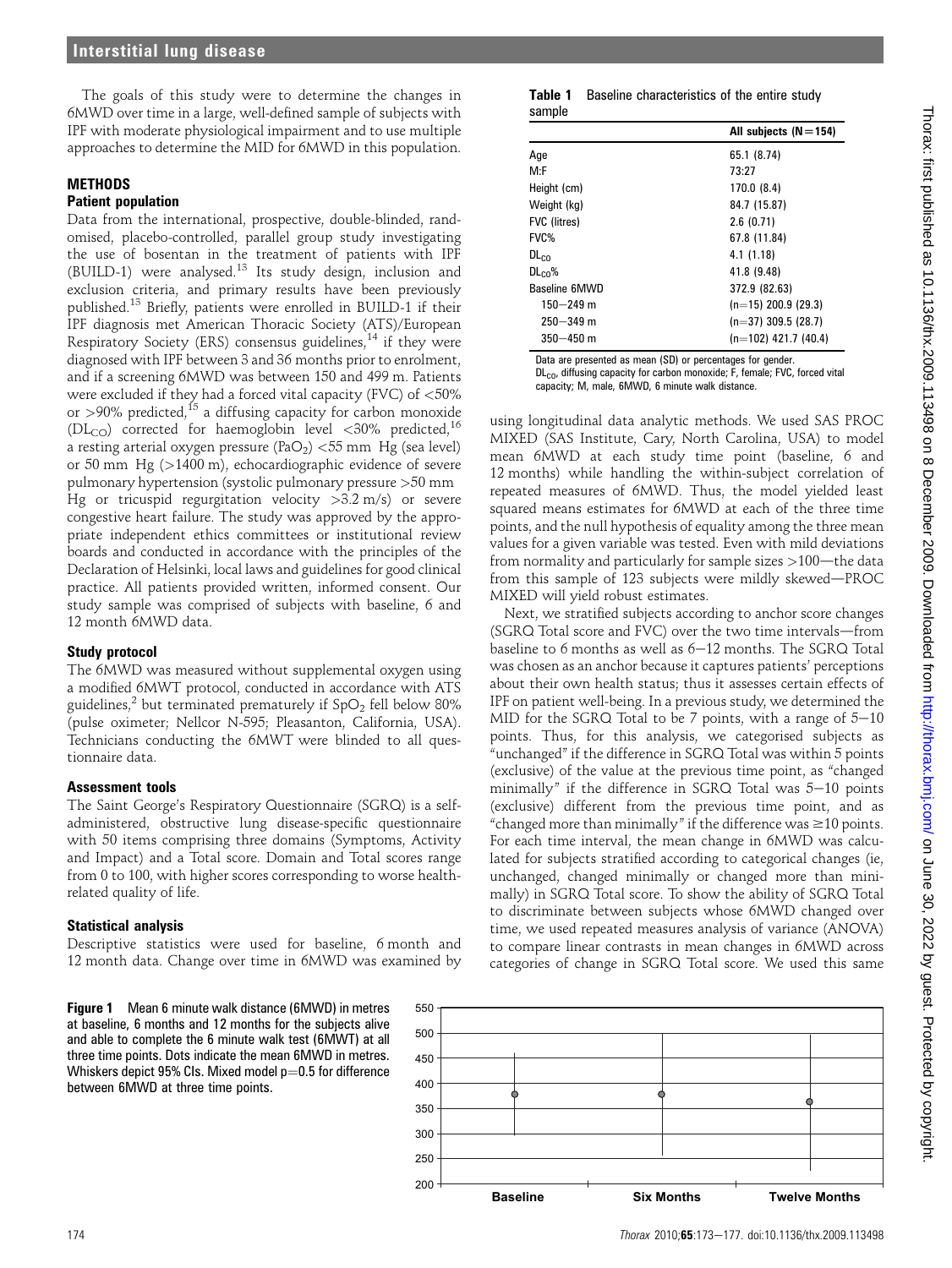Table 2 Longitudinal change in 6MWD for the subgroup alive and able to complete the 6MWT

|                      | <b>Baseline</b> | 6 months      | 12 months     | p Value |
|----------------------|-----------------|---------------|---------------|---------|
| Baseline 6MWD        |                 |               |               |         |
| $150 - 249$ m (n=11) | 198.3 (32)      | 211.5 (127.5) | 172.5 (118.8) | 0.7     |
| $250 - 349$ m (n=28) | 311.3 (28.5)    | 279.4 (106)   | 262.9 (110.2) | 0.13    |
| 350-499 m (n=84)     | 424.5 (39.6)    | 430.9 (77)    | 419.5 (97.5)  | 0.6     |
|                      |                 |               |               |         |

Data are presented as mean (SD). p Value from repeated measures ANOVA that compared within-group 6MWD between time points.

6MWD, 6 minute walk distance; 6MWT, 6 minute walk test.

approach for the FVC anchor: first, stratifying the sample on change in FVC, then calculating mean changes in 6MWD for categories of change in FVC, and finally using repeated measures ANOVA to compare changes in 6MWD across FVC categories. For FVC, we categorised subjects as "unchanged" if the difference in the raw FVC was within 7% (inclusive) of the value at the previous time point, as "changed minimally" if the difference in the raw FVC value was between 7% and 12% (exclusive) of the value at the previous time point, and as "changed more than minimally" if the difference was  $\geq$ 12%. We considered a 7-12% change in raw FVC as a minimally important change because this range covers 7% (a so-called marginal change that has been shown to carry prognostic significance in IPF<sup>1718</sup>) as well as 10% (a commonly used endpoint in trials and in clinical practice<sup>14</sup>).

To estimate the MID for 6MWD, we calculated weighted averages for 6MWD for subjects with minimal change in the SGRQ Total  $(5-10 \text{ points})$  or FVC anchor  $(7-12\% \text{ from the}$ baseline raw value). We next used the within-patient anchorbased method<sup>19</sup> to derive another MID estimate for 6MWD. For this method, linear regression is used to examine the relationship between changes in 6MWD (dependent variable) and changes in the anchor—SGRQ Total score or FVC% (independent variables). Lastly, we used distribution-based methods to generate MID estimates. The effect size (referred to as ES and calculated as the change in 6MWD divided by the SD of the baseline 6MWD) is one such method.<sup>20</sup> For ES, values of 0.2 are considered small effects, 0.5 medium effects, and 0.8 large effects. Although there is no consensus about how or even whether<sup>12</sup> ES should be used in the estimation of MIDs, some investigators consider 0.5 to correspond to the  $MID<sup>21</sup>$ <sup>22</sup> Thus, we derived the change in 6MWD that would correspond to an ES of 0.5 and used that as an MID estimate. All analyses were performed with SAS version 9.1.3 (SAS Institute), and p values <0.05 were considered statistically significant.

## RESULTS

The mean age of the sample was 65 years, and most subjects were men (table 1). Among all subjects able to complete a 6MWT at baseline and at both 6 and 12 month follow-up ( $n=123$ ), there was no statistical difference in mean 6MWD between any time point (figure 1). Further, table 2 shows that baseline walk distance appeared not to influence subsequent measures of 6MWD.

Statistically significant relationships were observed between change in 6MWD and change in SGRQ Total score or FVC (table 3). Table 4 gives MID estimates from distribution- and anchor-based approaches. The distribution-based approach  $(ES=0.5)$  yielded a higher estimate than the anchor-based approaches. The mean of all MID point estimates yielded a value of 28 m.

# **DISCUSSION**

For patients with IPF, the 6MWT appears to be a valid reflection of global functional capacity $8$ ; it is frequently used clinically to assess changes in IPF disease status over time but with few data to support this practice. More importantly, the  $6MWT$ -either the 6MWT itself, variations thereof or data collected during the  $6MWT$  (eg, measures of oxygenation)—has been used as an outcome measure in trials enrolling subjects with IPF. $23-25$ However, there are large knowledge gaps regarding certain important aspects of this test in IPF.

In this study, for a select group of well-defined subjects with IPF who were able to walk no less than 150 m and no more than 499 m during a baseline 6MWT, and who performed follow-up testing, we found no significant change from baseline in 6MWD at 6 or 12 months. These data are supported by studies from Tomioka and Raghu who also found no significant change over time frames ranging from about 12 to 14 months. $910$ 

Our study estimates the MID for 6MWD in patients with IPF, which we found to be in the range of 28 m. To our knowledge, only two other groups of investigators have assessed the MID for the 6MWD in patients with IPF. In a study published only in abstract form, Mathai and colleagues divided into two subgroups 20 patients with IPF who were participating in a 1 day support group. Each patient performed a 6MWT, and then each subgroup of 10 patients spent the day together at a support group meeting (details not provided). At the end of the day, each patient was asked to rate his ability to walk relative to the other members in his subgroup. These investigators found that 6MWD needed to differ by a mean  $17.9 \pm 103.6$  m for patients to stop rating themselves as "the same" as other members in their group. Redelmeier and colleagues developed this method, and used it to show that the MID for 6MWD in patients with COPD is 54 m

Table 3 Mean 6MWD for the subgroup alive and able to complete the 6MWT at all three time points stratified by the SGRQ and FVC anchors SGRO total score

| ounu wa oooro        |                     |                |                   |                  |                     |  |
|----------------------|---------------------|----------------|-------------------|------------------|---------------------|--|
|                      | Worsened $\geq 10$  | Worsened 5-10  | Within 4.9 points | Improved $5-10$  | Improved $\geq 10$  |  |
| Baseline to 6 months | $n=16$              | $n=19$         | $n=36$            | $n=16$           | $n=34$              |  |
|                      | $-39.0$ (128.2)     | $-6.6(77.3)$   | 8.0(58.6)         | 15.8(47.1)       | 2.9(76.7)           |  |
| $6 - 12$ months      | $n=17$              | $n=20$         | $n=48$            | $n=14$           | $n=24$              |  |
|                      | $-84.6(111.2)$      | $-20.2(49.0)$  | $-10.4(67.4)$     | 25.9 (58.4)      | 5.6(57.9)           |  |
| <b>FVC</b>           |                     |                |                   |                  |                     |  |
|                      | Declined $\geq$ 12% | Declined 7-12% | No change         | Improved $7-12%$ | Improved $\geq$ 12% |  |
| Baseline to 6 months | $n=17$              | $n = 24$       | $n=65$            | $n=9$            | $n=8$               |  |
|                      | $-56.1(111.9)$      | $-20.6(105.4)$ | 11.7(49.6)        | 8.8(35.6)        | 56.8(43.1)          |  |
| $6 - 12$ months      | $n=18$              | $n=23$         | $n = 71$          | $n=9$            | $n=2$               |  |
|                      | $-33.8(74.1)$       | $-51.6(99.8)$  | $-2.4(65.2)$      | 11.2(56.9)       | 9.5(67.2)           |  |

Data are presented as mean (SD). Tests of significance for linear contrast in group effect yielded p=0.05 for baseline-6 months and p=0.0001 for 6-12 months for SGRQ Total and p=0.0003 for baseline-6 months and  $p=0.2$  for 6-12 months for FVC.

FVC, forced vital capacity; 6MWD, 6 minute walk distance; 6MWT, 6 minute walk time; SGRQ, Saint George's Respiratory Questionnaire.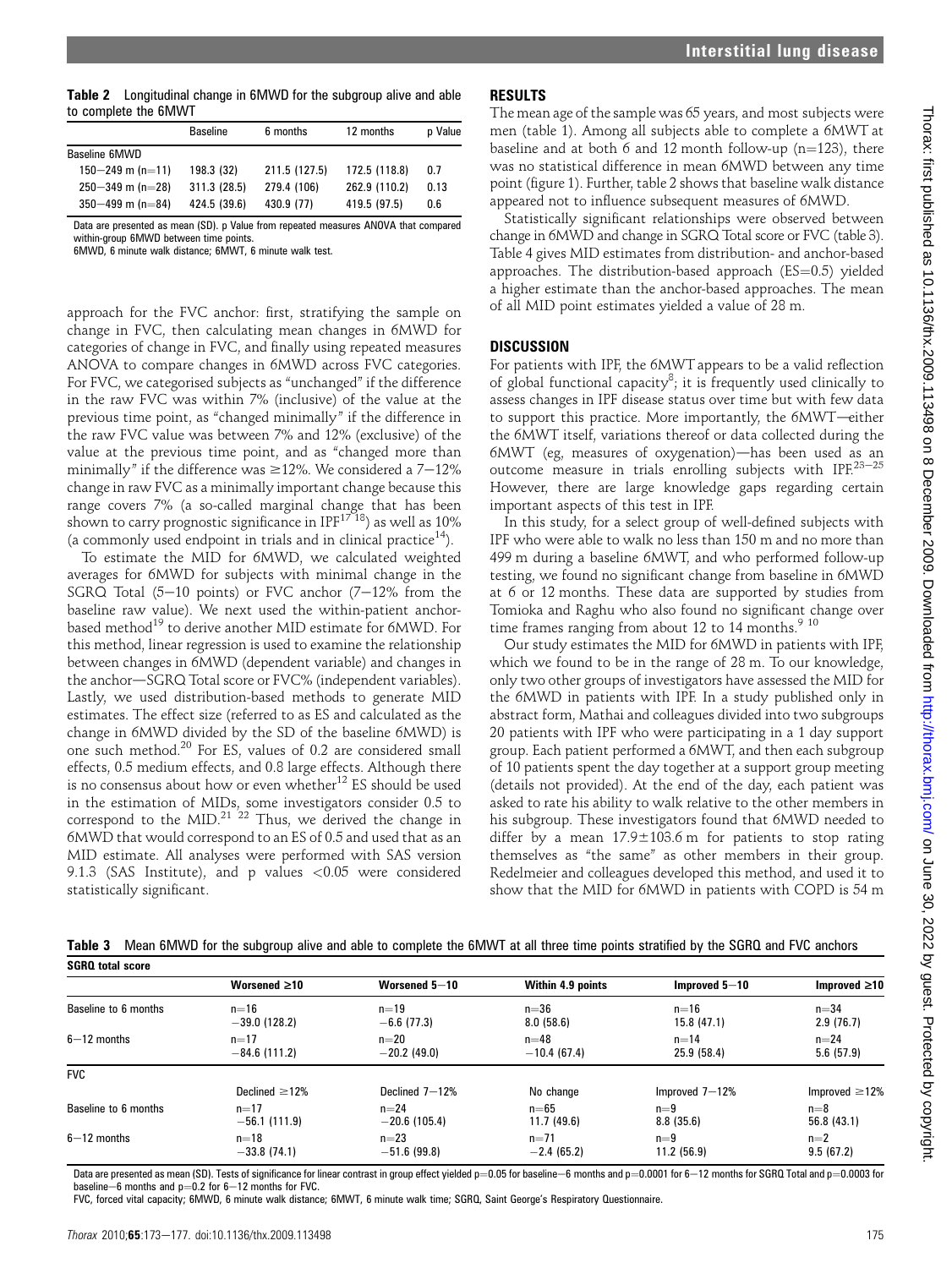#### Table 4 MID estimates for 6MWD

| <b>Time</b>                 | $ES = 0.5$ | $\Delta$ FVC = 7 $-12\%$ | $\Delta$ SGROt = 5–10 | <b>Regression equation for FVC</b>                                                                                   | <b>Regression equation for SGRQt</b>                                                                                          | Mean |
|-----------------------------|------------|--------------------------|-----------------------|----------------------------------------------------------------------------------------------------------------------|-------------------------------------------------------------------------------------------------------------------------------|------|
| Baseline to 6 months 41.3 m |            | 17.4 $m^*$               | 10.8 m                | $\Delta$ 6MWD=2.6+1.9 ( $\Delta$ FVC)<br>Corresponding to 10% change in raw FVC,<br>$\Delta$ 6MWD=21.6 (8.6-33.6)    | $\Delta$ 6MWD= $-4$ +( $-1.2$ )( $\Delta$ SGRQt)<br>Corresponding to 7 unit change in SGRQt,<br>$\Delta$ 6MWD=12.4 (5.4-19.4) | 20.7 |
| $6 - 12$ months             | 58.5 m     | $40.2 \text{ m}^*$       | 22.5 m                | $\Delta$ 6MWD=-6.1+2.9( $\Delta$ FVC)<br>Corresponding to 10% change in raw FVC,<br>$\Delta$ 6MWD=22.9 (6.9 to 39.9) | $\Delta$ 6MWD=-1.9 +(-4.4)( $\Delta$ SGRQt)<br>Corresponding to 7 unit change in SGRQt,<br>$\Delta$ 6MWD=32.7 (25 to 41.1)    | 35.4 |

Grand mean=28, thus  $MID=28$  m.

The 95% CIs around the MID estimates from the regression equations are sample size dependent. The point estimates should be viewed as the best estimates of the MID.

\*Weighted mean of subjects whose raw FVC changed by  $7-12%$  over the indicated time interval.

ES, effect size; FVC, forced vital capacity; MID, minimum important difference; 6MWD, 6 minute walk distance; SGRQt, Saint George's Respiratory Questionnaire SGRQ Total.

(95% CI 37 to 71 m); that is, the mean difference in 6MWD between subjects who rated themselves as being able to walk either "a little bit better" or "a little bit worse", compared with those who rated themselves as being able to walk "about the same" as other patients, was 54 m. In that study, patients who rated themselves as "a little worse" on average walked 80 m less than other patients in their group, whereas subjects who rated themselves as "a little better" walked only 30 m more than other patients in their group—yielding a weighted average of  $54 \text{ m}$ among subjects who rated themselves as minimally (or "a little...") different from other patients.

Another method commonly used to determine the MID for an outcome measure involves asking subjects to provide a so-called transition assessment at the time of follow-up testing. For example, at 6 months, subjects (blinded to baseline and followup data) might be asked to report whether they perceived their 6MWD to be "the same as", "a little bit less", "a lot less", "a little bit greater" or "a lot greater" than their baseline walk. The mean 6MWD for subjects reporting a minimal change in perceived 6MWD (ie, "a little bit less" or "a little bit greater") would be the estimate of the MID. Singh and co-investigators used this method to estimate the MID for the incremental shuttle walk test to be 47.5 m in patients with COPD.<sup>26</sup> In the only study of the 6MWD MID in IPF published in manuscript format, Holland and her colleagues used global change ratings, receiver operating characteristic (ROC) curves and a distribution-based approach to derive their estimate.<sup>27</sup> Among 24 subjects with IPF who completed a 6MWT before and after an 8 week exercise programme, the MID was found to be between 29 and 34 m.

No transition assessment was used in the BUILD-1 trial, but we employed a related (and perhaps the most common) method of determining the MID—an anchor-based method. Although any variable can be an anchor, each should meet three criteria: (1) it should be related to the outcome variable; (2) it must possess face validity; and (3) it must be able to be divided into at least three categories: no change, minimal and other.<sup>12</sup> As one anchor, we selected the SGRQ Total for several reasons: (1) it is a patientoriented or patient-assessed outcome measure and, as such, it asks specifically about patients' perceptions<sup>28</sup>—a notion viewed by many investigators as paramount to deriving the MID for an outcome variable<sup>12</sup>; (2) IPF impairs—and patients value—the quality of their lives, so the SGRQ and other health status questionnaires provide meaningful data in this population<sup>29 30</sup>; and (3) we have shown previously that a 7-point change in SGRQ Total score is its MID among patients with IPF.<sup>31</sup> As the second anchor we chose the FVC because it is perhaps the most widely used physiological measurement to assess IPF severity, and cutoff values for its clinical and prognostic meaningfulness have been established in a number of studies.<sup>32-36</sup> We elected to use FVC rather than  $DL_{CO}$  because of the greater intrinsic variability in  $DL<sub>CO</sub>$  measures as well as our inability to define confidently the clinically significant range for its minimum change.

case, the distribution-based method yielded higher estimates for the MID than the anchor-based methods.<sup>37</sup> The selected population included only patients with IPF who could walk  $>150$  m but  $\langle 499 \rangle$  m during a 6MWT at baseline—and the overwhelming majority could walk at least 350 m. Furthermore, data from subjects who died, or who were unable to complete the 6MWT for other reasons, were not included in our analyses; this could introduce bias. Thus, inferences drawn here may not be applicable to extremely debilitated patients with IPF in the latter stages of the disease or to more fit patients with IPF in the earlier stages of disease. However, the results of this study may have important implications for both IPF investigators who plan to power future IPF studies for change in 6MWD as well as clinicians who prognosticate future changes in functional status. While the pattern of decline in 6MWD over time is unclear, if a linear decline were assumed, one might expect a 30 m decline in 6MWD to occur, on average, at 31 months of follow-up (data not shown). It has been recommended that multiple anchors (in multiple studies) be used to generate a range for the MID for any outcome variable.<sup>12</sup> Although this is but one study, we derived the MID for 6MWD by using two clinically meaningful anchors as well as by employing distribution-based methods. Furthermore, our estimate is nearly identical to the estimate from the only other published study to examine the 6MWD MID in IPF. Finally, it must be recognised that the MID estimate here is to be used at the population level; that is, the mean change in 6MWD that is considered clinically important in a population is "often much less" than the change in 6MWD that would allow a practitioner to be confident that a change within an individual patient is outside of the inter-test variability.<sup>37</sup>

There are a number of limitations to this study. As is often the

In conclusion, data from this study provide the first systematic examination of 12 month longitudinal changes in 6MWD as a prospectively acquired, primary outcome variable in a welldefined subset of patients with IPF, as well as an estimate of the MID for 6MWD in patients with this disease. It appears as though the MID for 6MWD is smaller for IPF than for COPD, but future confirmatory studies should be performed to estimate the MID for 6MWD in IPF.

Acknowledgements The authors would like to acknowledge all of the investigators involved in the BUILD-1 trial: Ishaar Ben-Dov, Charles Chan, Jean-Francois Cordier, James Dauber, Joao De Andrade, Adaani Frost, Thomas Geiser, Marilyn Glassberg, Jeffrey Golden, Gary Hunninghake, Sanjay Kalra, Lisa Lancaster, Robert Levy, Keith Meyer, Joachim Mueller-Quernheim, Paul Noble, Christophe Pison, Charles Poirier, Milton Rossman, Paola Rottoli, Gerd Staehler, Athol Wells, Gordon Yung and David Zisman. The authors also wish to acknowledge the study coordinators and nurses for their hard work and all of the study subjects for their generous contributions.

Funding Actelion Pharmaceuticals funded the performance of the underlying BUILD-1 trial that investigated the efficacy of bosentan in the treatment of idiopathic pulmonary fibrosis. No additional external funding was obtained. All authors had full access to all the data in this study. The corresponding author had final responsibility for the decision to submit the paper for publication.